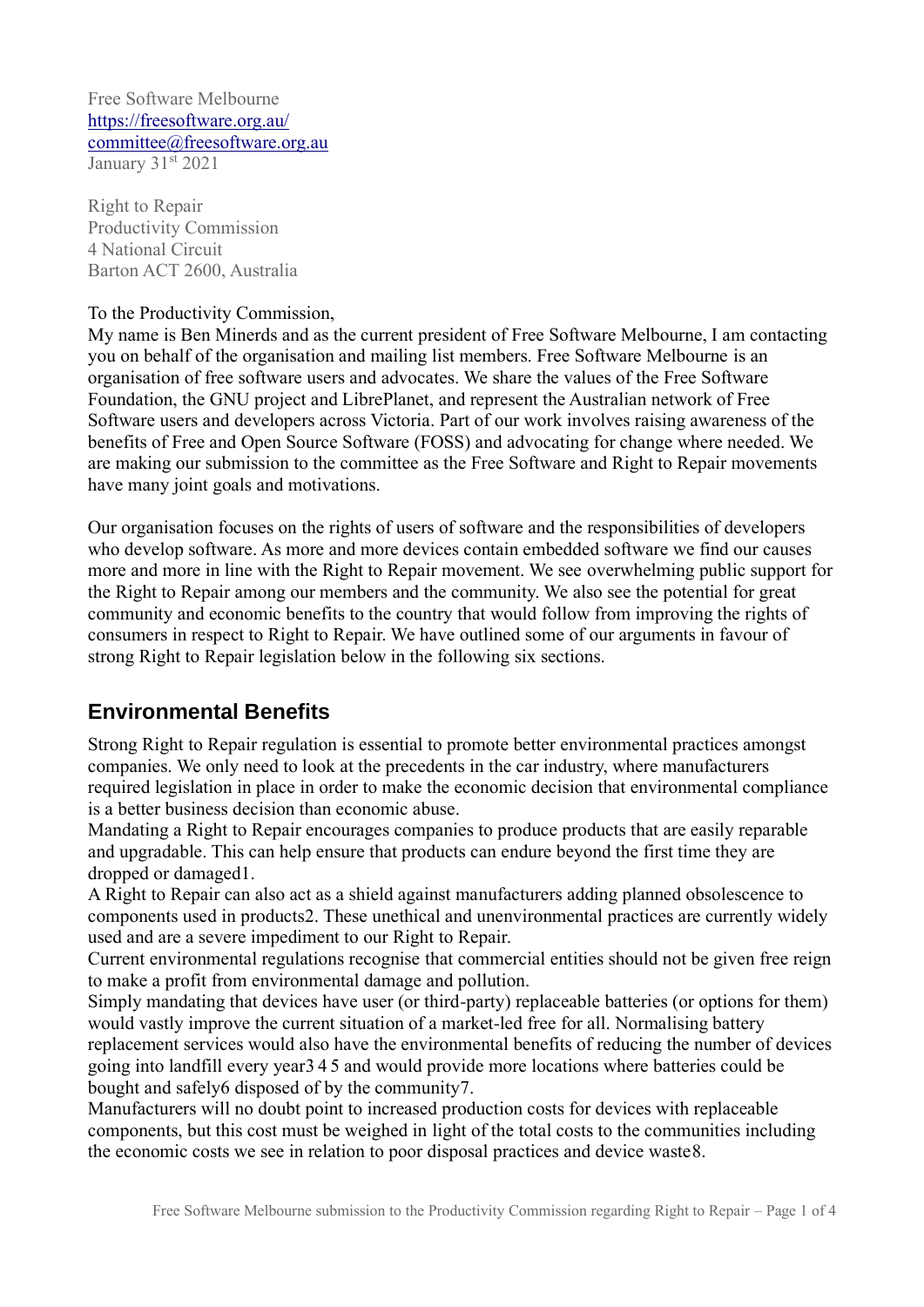# **Commercial Productivity and Community Benefits**

We have already outlined some of the ecological benefits of a Right to Repair, but there are also many economic advantages to providing Australian citizens with a right to repair their devices. Providing a Right to Repair would boost the independent electronic repair community and incentivise existing service providers to offer repair services for competing products. Knowing your competition could repair your product is a great incentive for companies to provide good after-sales services to their existing customers.

Increasingly these days, independent repair shops require access to information related to the products they are working on in order to be able to perform safe and durable repairs. We need legislation that would mandate the Fair and Open Access to information required to perform repairs on modern devices. While not every Australian would be able to make use of such information, the fact that independent electronics repairs are possible benefits the whole community in the form of jobs at those establishments and the enhanced value of our devices through improved lifetimes and extended productivity of devices.

Open Access to this kind of data also enhances the security of our devices by enabling another level of independent auditing, analysis and research. The simple act of being able to see how their devices should work can provoke an interest for people in being able to maintain their own devices. This in turn can stimulate skill building in the electronics repair industry.

It is also important that consumers should not be punished for turning to third-party repairers. Currently many manufacturers void a customer's warranty for even opening up their own device. It would be ludicrous if car manufacturers were to void their warranties if a customer popped the hood, yet this is exactly what is happening with our electronics devices9 10.

#### **Device Ownership**

Software often runs on your device from the moment it is turned on. It fundamentally defines the behaviour of many products. This software must be user replaceable to allow users control over their own devices and the possibility to repair and rejuvenate devices. Modern devices are largely defined by their software components, and without the right to replace the embedded software a user is never in control of their own device.

Without control over the software contained in our devices we don't really own them, and repairing and maintaining such devices is extremely difficult or in many cases impossible11 12. Without a solid Right to Repair our own devices we can have them obsoleted out from under us by the manufacturer who wants us to buy new products.

### **Right to Repair and the Community**

Users are fundamentally disempowered by the current monopoly on device repair held by device manufacturers. This creates an unfair market for repair in which the consumer is often either completely neglected or heavily over-charged.

Often the public is not even aware of the possibility of repairing their devices. It should be the responsibility of device manufacturers to educate the community on the safe repair and recycling of their products.

It should also be their responsibility to provide independent repairers with enough information and tools to safely conduct repairs on consumers devices.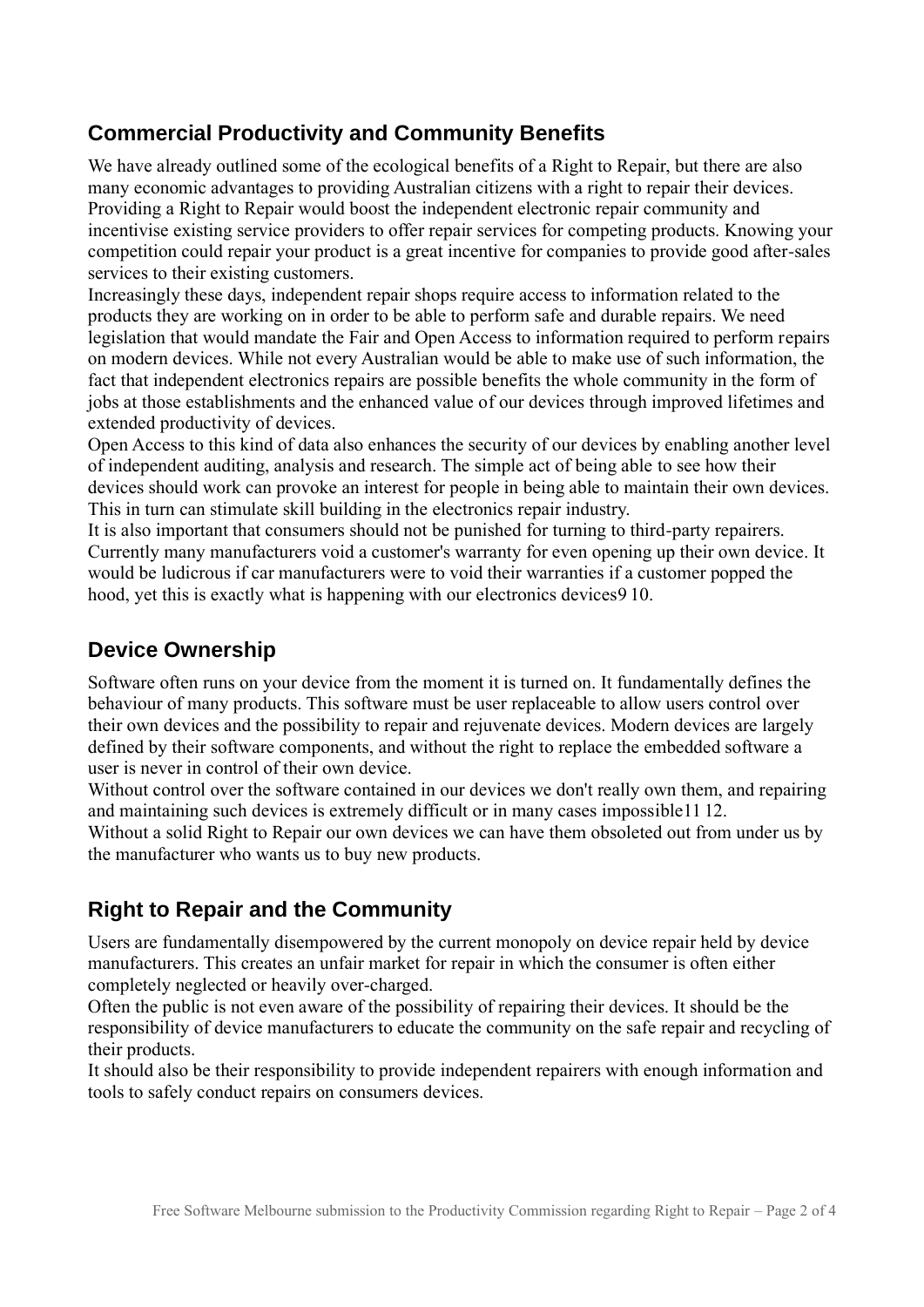# **Digital Restrictions**

Another issue we have seen emerging is that device manufacturers are increasingly using application and account requirements to restrict access to devices. By forcing users to use proprietary software to access the content on their devices, manufacturers restrict the community's freedom and productivity to use their devices as they see fit. Forcing users to sign up for commercial services in order to use devices they have already purchased is becoming a common practice and often puts users at an increased risk of being subject to a data breach. This risk is growing every year and is exacerbated by this unnecessary mandatory account creation. These kind of restrictions can also hamper the capability of repair services to access the device and perform simple verification.

Device manufacturers have shown that they are not above remotely disabling features or even entire devices when a product is obsoleted by a newer model, the company is taken over by a rival or they just decide that it would become profitable to do so. This kind of deliberate disabling of functionality or devices should not be tolerated.

# **Current Practices that harm our Right to Repair and Solutions**

There are a number of current device manufacturing practices that hamper our communities Right to Repair.

- Sealing devices: By making devices impossible to access without causing structural damage to the case manufacturers create a monopoly on repairing their devices. – Manufacturers should be regulated to make devices accessible for repair.
- Non-Replaceable components: By not allowing device components such as batteries to be replaced manufacturers limit the usable lifespan of a device (often to the weakest component) causing premature device failure. – Manufacturers should be regulated to make commodity device components like batteries replaceable and standardised.
- Custom connections: By using custom power and data cables manufacturers hamper competition and create an unfair monopoly for accessories and connectors. Europe is a great example here producing a charging standard. – Power charging and connector standards should be put into place.
- Restrictions on third-party parts: Device manufacturers can restrict or outright refuse to distribute parts essential to the repair and maintenance of our devices. In some cases exorbitant pricing is placed on replacement parts and services to artificially encourage new device sales. – Manufacturers should be regulated to make replacement parts available at a reasonable rate to repair service providers.
- Restrictions on information: Often manufacturers are unwilling to share the information required to repair and maintain their devices with third-party repair shops. – Manufacturers should be regulated to provide enough tools and information for the safe diagnosis, repair and maintenance of their devices to third-party repair providers.

Due to the many overwhelming benefits to the community, productivity, environment and the economy, the members of Free Software Melbourne implore you to implement strong Right to Repair legislation that at least addresses the current harms our lack of Right to Repair is causing.

"If you can't fix it you don't own it" – Self-Repair Manifesto

Regards,

Ben Minerds, on behalf of the members of Free Software Melbourne